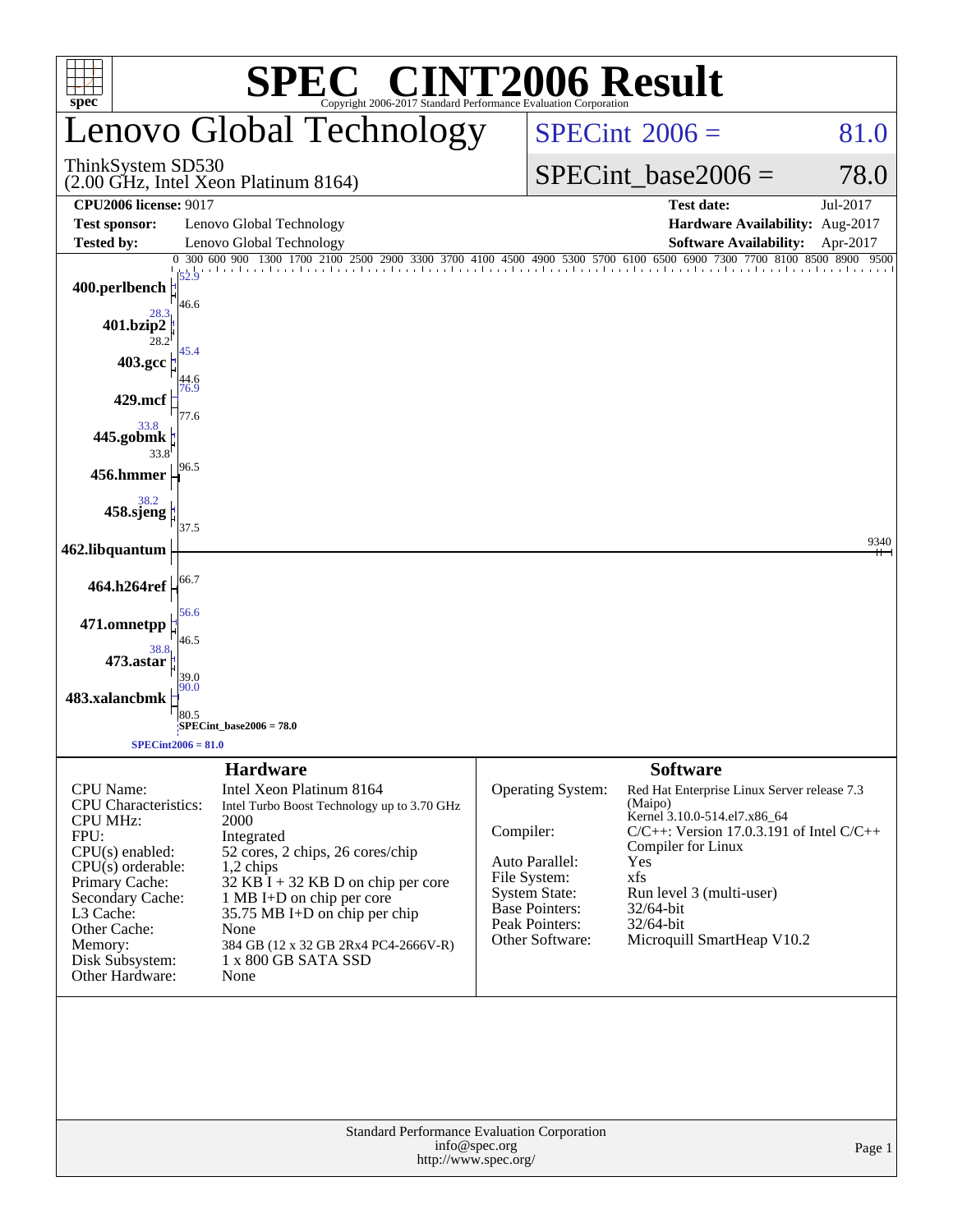

### enovo Global Technology

#### ThinkSystem SD530

(2.00 GHz, Intel Xeon Platinum 8164)

 $SPECint2006 = 81.0$  $SPECint2006 = 81.0$ 

#### SPECint base2006 =  $78.0$

**[Test sponsor:](http://www.spec.org/auto/cpu2006/Docs/result-fields.html#Testsponsor)** Lenovo Global Technology **[Hardware Availability:](http://www.spec.org/auto/cpu2006/Docs/result-fields.html#HardwareAvailability)** Aug-2017

**[CPU2006 license:](http://www.spec.org/auto/cpu2006/Docs/result-fields.html#CPU2006license)** 9017 **[Test date:](http://www.spec.org/auto/cpu2006/Docs/result-fields.html#Testdate)** Jul-2017 **[Tested by:](http://www.spec.org/auto/cpu2006/Docs/result-fields.html#Testedby)** Lenovo Global Technology **[Software Availability:](http://www.spec.org/auto/cpu2006/Docs/result-fields.html#SoftwareAvailability)** Apr-2017

#### **[Results Table](http://www.spec.org/auto/cpu2006/Docs/result-fields.html#ResultsTable)**

|                                                                                                          | <b>Base</b>    |       |                |              |                |       | <b>Peak</b>    |              |                |              |                |              |
|----------------------------------------------------------------------------------------------------------|----------------|-------|----------------|--------------|----------------|-------|----------------|--------------|----------------|--------------|----------------|--------------|
| <b>Benchmark</b>                                                                                         | <b>Seconds</b> | Ratio | <b>Seconds</b> | <b>Ratio</b> | <b>Seconds</b> | Ratio | <b>Seconds</b> | <b>Ratio</b> | <b>Seconds</b> | <b>Ratio</b> | <b>Seconds</b> | <b>Ratio</b> |
| 400.perlbench                                                                                            | 209            | 46.8  | 210            | 46.4         | 210            | 46.6  | 185            | 52.9         | 185            | 52.9         | 185            | <u>52.9</u>  |
| 401.bzip2                                                                                                | 342            | 28.2  | 341            | 28.3         | 342            | 28.2  | 340            | 28.4         | 341            | 28.3         | 341            | 28.3         |
| $403.\mathrm{gcc}$                                                                                       | 181            | 44.6  | 180            | 44.6         | 180            | 44.7  | 177            | 45.4         | 177            | 45.4         | 177            | 45.4         |
| $429$ mcf                                                                                                | 117            | 77.9  | 118            | 77.2         | 118            | 77.6  | 119            | 76.9         | 118            | 77.0         | 120            | 75.7         |
| $445$ .gobmk                                                                                             | 311            | 33.8  | 311            | 33.8         | 311            | 33.8  | 311            | 33.8         | 311            | 33.8         | 311            | 33.8         |
| $456.$ hmmer                                                                                             | 96.7           | 96.4  | 96.6           | 96.5         | 96.5           | 96.7  | 96.7           | 96.4         | 96.6           | 96.5         | 96.5           | 96.7         |
| $458$ .sjeng                                                                                             | 323            | 37.5  | 323            | 37.5         | 323            | 37.5  | 317            | 38.2         | 317            | 38.2         | 317            | 38.2         |
| 462.libquantum                                                                                           | 2.18           | 9490  | 2.22           | 9340         | 2.23           | 9290  | 2.18           | 9490         | 2.22           | 9340         | 2.23           | 9290         |
| 464.h264ref                                                                                              | 331            | 66.9  | 332            | 66.7         | 332            | 66.6  | 331            | 66.9         | 332            | 66.7         | 332            | 66.6         |
| $ 471$ .omnetpp                                                                                          | 131            | 47.7  | 135            | 46.4         | 134            | 46.5  | 110            | 56.8         | <b>110</b>     | 56.6         | 112            | 55.8         |
| $473$ . astar                                                                                            | 180            | 38.9  | 180            | 39.1         | 180            | 39.0  | 181            | 38.9         | 181            | 38.8         | 181            | 38.7         |
| 483.xalancbmk                                                                                            | 85.8           | 80.4  | 85.7           | 80.5         | 85.7           | 80.5  | 76.3           | 90.4         | 76.7           | 90.0         | 77.6           | 88.9         |
| Results appear in the order in which they were run. Bold underlined text indicates a median measurement. |                |       |                |              |                |       |                |              |                |              |                |              |

#### **[Submit Notes](http://www.spec.org/auto/cpu2006/Docs/result-fields.html#SubmitNotes)**

The config file option 'submit' was used.

#### **[Operating System Notes](http://www.spec.org/auto/cpu2006/Docs/result-fields.html#OperatingSystemNotes)**

Stack size set to unlimited using "ulimit -s unlimited"

#### **[Platform Notes](http://www.spec.org/auto/cpu2006/Docs/result-fields.html#PlatformNotes)**

BIOS Configuration: Choose Operating Mode set to Maximum Performance LLC dead line alloc set to Disable Hyper-Threading set to Disable Sysinfo program /home/cpu2006-1.2-ic17.0u3/config/sysinfo.rev6993 Revision 6993 of 2015-11-06 (b5e8d4b4eb51ed28d7f98696cbe290c1) running on Stark-node-02 Fri Jul 28 19:36:48 2017

 This section contains SUT (System Under Test) info as seen by some common utilities. To remove or add to this section, see: <http://www.spec.org/cpu2006/Docs/config.html#sysinfo>

 From /proc/cpuinfo model name : Intel(R) Xeon(R) Platinum 8164 CPU @ 2.00GHz 2 "physical id"s (chips) 52 "processors" cores, siblings (Caution: counting these is hw and system dependent. The following excerpts from /proc/cpuinfo might not be reliable. Use with caution.)

Continued on next page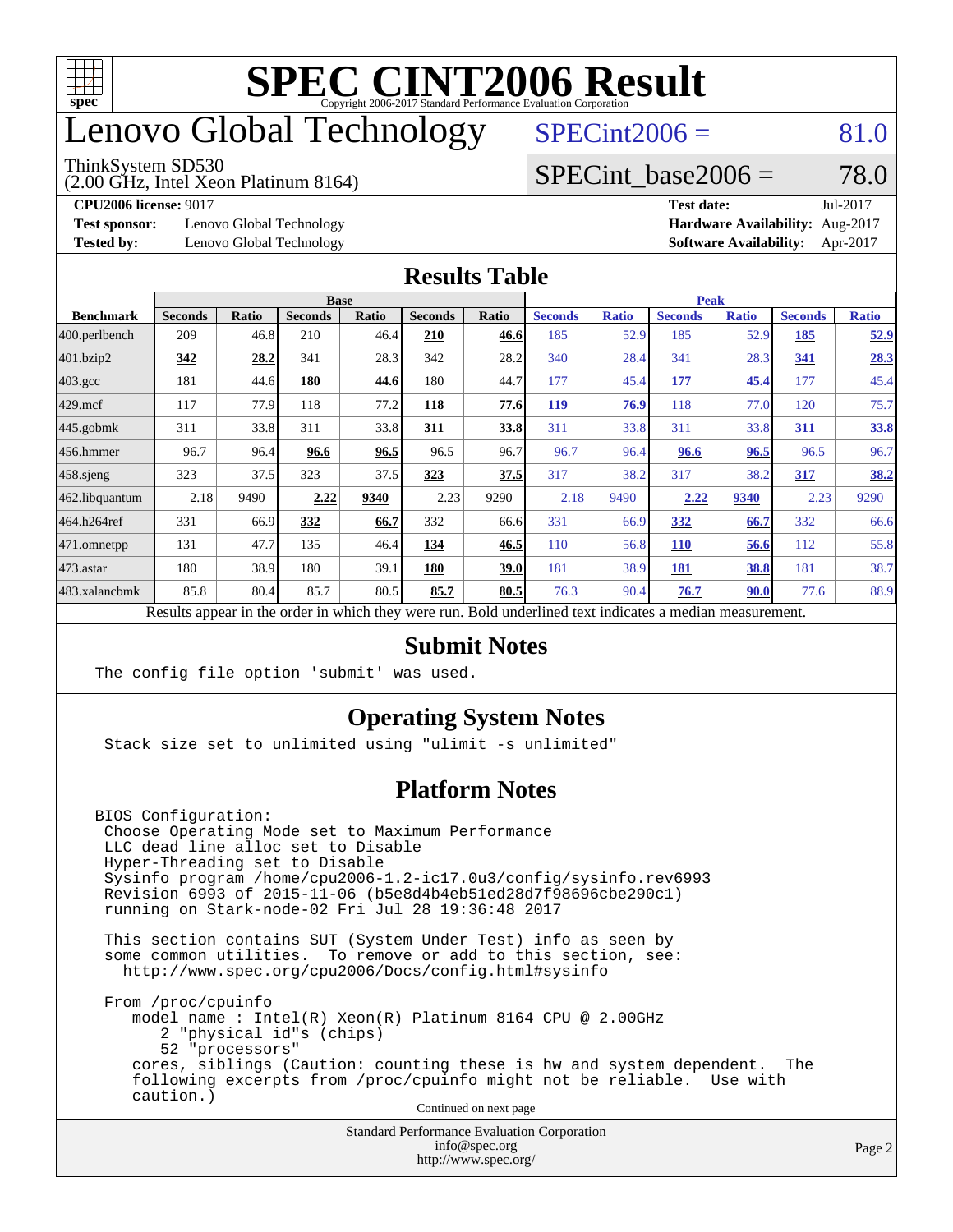

### enovo Global Technology

ThinkSystem SD530

(2.00 GHz, Intel Xeon Platinum 8164)

 $SPECint2006 = 81.0$  $SPECint2006 = 81.0$ 

SPECint base2006 =  $78.0$ 

**[Test sponsor:](http://www.spec.org/auto/cpu2006/Docs/result-fields.html#Testsponsor)** Lenovo Global Technology **[Hardware Availability:](http://www.spec.org/auto/cpu2006/Docs/result-fields.html#HardwareAvailability)** Aug-2017 **[Tested by:](http://www.spec.org/auto/cpu2006/Docs/result-fields.html#Testedby)** Lenovo Global Technology **[Software Availability:](http://www.spec.org/auto/cpu2006/Docs/result-fields.html#SoftwareAvailability)** Apr-2017

**[CPU2006 license:](http://www.spec.org/auto/cpu2006/Docs/result-fields.html#CPU2006license)** 9017 **[Test date:](http://www.spec.org/auto/cpu2006/Docs/result-fields.html#Testdate)** Jul-2017

#### **[Platform Notes \(Continued\)](http://www.spec.org/auto/cpu2006/Docs/result-fields.html#PlatformNotes)**

Standard Performance Evaluation Corporation [info@spec.org](mailto:info@spec.org) <http://www.spec.org/> Page 3 cpu cores : 26 siblings : 26 physical 0: cores 0 1 2 3 4 5 6 8 9 10 11 12 13 16 17 18 19 20 21 22 24 25 26 27 28 29 physical 1: cores 0 1 2 3 4 5 6 8 9 10 11 12 13 16 17 18 19 20 21 22 24 25 26 27 28 29 cache size : 36608 KB From /proc/meminfo MemTotal: 395751076 kB<br>HugePages Total: 0 HugePages\_Total: 0 Hugepagesize: 2048 kB From /etc/\*release\* /etc/\*version\* os-release: NAME="Red Hat Enterprise Linux Server" VERSION="7.3 (Maipo)" ID="rhel" ID\_LIKE="fedora" VERSION\_ID="7.3" PRETTY\_NAME="Red Hat Enterprise Linux Server 7.3 (Maipo)" ANSI\_COLOR="0;31" CPE\_NAME="cpe:/o:redhat:enterprise\_linux:7.3:GA:server" redhat-release: Red Hat Enterprise Linux Server release 7.3 (Maipo) system-release: Red Hat Enterprise Linux Server release 7.3 (Maipo) system-release-cpe: cpe:/o:redhat:enterprise\_linux:7.3:ga:server uname -a: Linux Stark-node-02 3.10.0-514.el7.x86\_64 #1 SMP Wed Oct 19 11:24:13 EDT 2016 x86\_64 x86\_64 x86\_64 GNU/Linux run-level 3 Jul 28 19:34 SPEC is set to: /home/cpu2006-1.2-ic17.0u3 Filesystem Type Size Used Avail Use% Mounted on /dev/sda4 xfs 688G 27G 662G 4% /home Additional information from dmidecode: Warning: Use caution when you interpret this section. The 'dmidecode' program reads system data which is "intended to allow hardware to be accurately determined", but the intent may not be met, as there are frequent changes to hardware, firmware, and the "DMTF SMBIOS" standard. BIOS Lenovo -[TEE113D-1.00]- 05/19/2017 Memory: 4x NO DIMM NO DIMM 12x Samsung M393A4K40BB2-CTD 32 GB 2 rank 2666 MHz (End of data from sysinfo program)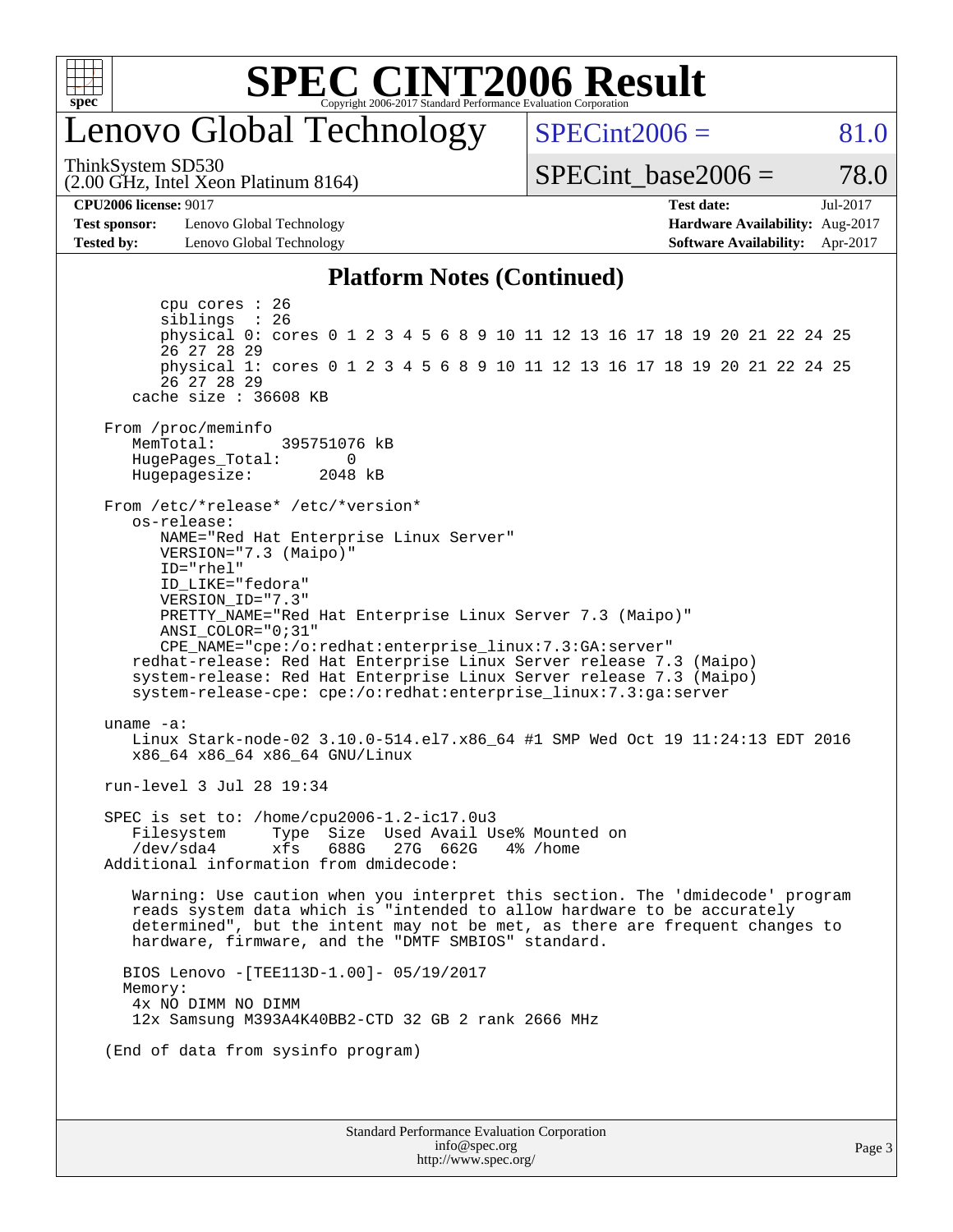

# enovo Global Technology

 $SPECint2006 = 81.0$  $SPECint2006 = 81.0$ 

(2.00 GHz, Intel Xeon Platinum 8164) ThinkSystem SD530

SPECint base2006 =  $78.0$ 

**[Test sponsor:](http://www.spec.org/auto/cpu2006/Docs/result-fields.html#Testsponsor)** Lenovo Global Technology **[Hardware Availability:](http://www.spec.org/auto/cpu2006/Docs/result-fields.html#HardwareAvailability)** Aug-2017 **[Tested by:](http://www.spec.org/auto/cpu2006/Docs/result-fields.html#Testedby)** Lenovo Global Technology **[Software Availability:](http://www.spec.org/auto/cpu2006/Docs/result-fields.html#SoftwareAvailability)** Apr-2017

**[CPU2006 license:](http://www.spec.org/auto/cpu2006/Docs/result-fields.html#CPU2006license)** 9017 **[Test date:](http://www.spec.org/auto/cpu2006/Docs/result-fields.html#Testdate)** Jul-2017

#### **[General Notes](http://www.spec.org/auto/cpu2006/Docs/result-fields.html#GeneralNotes)**

Environment variables set by runspec before the start of the run: KMP AFFINITY = "granularity=fine, compact,  $0,3$ " LD\_LIBRARY\_PATH = "/home/cpu2006-1.2-ic17.0u3/lib/ia32:/home/cpu2006-1.2-ic17.0u3/lib/intel64:/home/cpu2006-1.2-ic17.0u3/sh10.2" OMP\_NUM\_THREADS = "52"

 Binaries compiled on a system with 1x Intel Core i7-4790 CPU + 32GB RAM memory using Redhat Enterprise Linux 7.2 Transparent Huge Pages enabled by default. Filesystem page cache cleared with: shell invocation of 'sync; echo 3 > /proc/sys/vm/drop\_caches' prior to run

#### **[Base Compiler Invocation](http://www.spec.org/auto/cpu2006/Docs/result-fields.html#BaseCompilerInvocation)**

[C benchmarks](http://www.spec.org/auto/cpu2006/Docs/result-fields.html#Cbenchmarks): [icc -m64](http://www.spec.org/cpu2006/results/res2017q4/cpu2006-20170918-49689.flags.html#user_CCbase_intel_icc_64bit_bda6cc9af1fdbb0edc3795bac97ada53)

[C++ benchmarks:](http://www.spec.org/auto/cpu2006/Docs/result-fields.html#CXXbenchmarks) [icpc -m64](http://www.spec.org/cpu2006/results/res2017q4/cpu2006-20170918-49689.flags.html#user_CXXbase_intel_icpc_64bit_fc66a5337ce925472a5c54ad6a0de310)

#### **[Base Portability Flags](http://www.spec.org/auto/cpu2006/Docs/result-fields.html#BasePortabilityFlags)**

 400.perlbench: [-DSPEC\\_CPU\\_LP64](http://www.spec.org/cpu2006/results/res2017q4/cpu2006-20170918-49689.flags.html#b400.perlbench_basePORTABILITY_DSPEC_CPU_LP64) [-DSPEC\\_CPU\\_LINUX\\_X64](http://www.spec.org/cpu2006/results/res2017q4/cpu2006-20170918-49689.flags.html#b400.perlbench_baseCPORTABILITY_DSPEC_CPU_LINUX_X64) 401.bzip2: [-DSPEC\\_CPU\\_LP64](http://www.spec.org/cpu2006/results/res2017q4/cpu2006-20170918-49689.flags.html#suite_basePORTABILITY401_bzip2_DSPEC_CPU_LP64) 403.gcc: [-DSPEC\\_CPU\\_LP64](http://www.spec.org/cpu2006/results/res2017q4/cpu2006-20170918-49689.flags.html#suite_basePORTABILITY403_gcc_DSPEC_CPU_LP64) 429.mcf: [-DSPEC\\_CPU\\_LP64](http://www.spec.org/cpu2006/results/res2017q4/cpu2006-20170918-49689.flags.html#suite_basePORTABILITY429_mcf_DSPEC_CPU_LP64) 445.gobmk: [-DSPEC\\_CPU\\_LP64](http://www.spec.org/cpu2006/results/res2017q4/cpu2006-20170918-49689.flags.html#suite_basePORTABILITY445_gobmk_DSPEC_CPU_LP64) 456.hmmer: [-DSPEC\\_CPU\\_LP64](http://www.spec.org/cpu2006/results/res2017q4/cpu2006-20170918-49689.flags.html#suite_basePORTABILITY456_hmmer_DSPEC_CPU_LP64) 458.sjeng: [-DSPEC\\_CPU\\_LP64](http://www.spec.org/cpu2006/results/res2017q4/cpu2006-20170918-49689.flags.html#suite_basePORTABILITY458_sjeng_DSPEC_CPU_LP64) 462.libquantum: [-DSPEC\\_CPU\\_LP64](http://www.spec.org/cpu2006/results/res2017q4/cpu2006-20170918-49689.flags.html#suite_basePORTABILITY462_libquantum_DSPEC_CPU_LP64) [-DSPEC\\_CPU\\_LINUX](http://www.spec.org/cpu2006/results/res2017q4/cpu2006-20170918-49689.flags.html#b462.libquantum_baseCPORTABILITY_DSPEC_CPU_LINUX) 464.h264ref: [-DSPEC\\_CPU\\_LP64](http://www.spec.org/cpu2006/results/res2017q4/cpu2006-20170918-49689.flags.html#suite_basePORTABILITY464_h264ref_DSPEC_CPU_LP64) 471.omnetpp: [-DSPEC\\_CPU\\_LP64](http://www.spec.org/cpu2006/results/res2017q4/cpu2006-20170918-49689.flags.html#suite_basePORTABILITY471_omnetpp_DSPEC_CPU_LP64) 473.astar: [-DSPEC\\_CPU\\_LP64](http://www.spec.org/cpu2006/results/res2017q4/cpu2006-20170918-49689.flags.html#suite_basePORTABILITY473_astar_DSPEC_CPU_LP64) 483.xalancbmk: [-DSPEC\\_CPU\\_LP64](http://www.spec.org/cpu2006/results/res2017q4/cpu2006-20170918-49689.flags.html#suite_basePORTABILITY483_xalancbmk_DSPEC_CPU_LP64) [-DSPEC\\_CPU\\_LINUX](http://www.spec.org/cpu2006/results/res2017q4/cpu2006-20170918-49689.flags.html#b483.xalancbmk_baseCXXPORTABILITY_DSPEC_CPU_LINUX)

#### **[Base Optimization Flags](http://www.spec.org/auto/cpu2006/Docs/result-fields.html#BaseOptimizationFlags)**

[C benchmarks](http://www.spec.org/auto/cpu2006/Docs/result-fields.html#Cbenchmarks):

[-xCORE-AVX2](http://www.spec.org/cpu2006/results/res2017q4/cpu2006-20170918-49689.flags.html#user_CCbase_f-xCORE-AVX2) [-ipo](http://www.spec.org/cpu2006/results/res2017q4/cpu2006-20170918-49689.flags.html#user_CCbase_f-ipo) [-O3](http://www.spec.org/cpu2006/results/res2017q4/cpu2006-20170918-49689.flags.html#user_CCbase_f-O3) [-no-prec-div](http://www.spec.org/cpu2006/results/res2017q4/cpu2006-20170918-49689.flags.html#user_CCbase_f-no-prec-div) [-parallel](http://www.spec.org/cpu2006/results/res2017q4/cpu2006-20170918-49689.flags.html#user_CCbase_f-parallel) [-qopt-prefetch](http://www.spec.org/cpu2006/results/res2017q4/cpu2006-20170918-49689.flags.html#user_CCbase_f-qopt-prefetch) [-auto-p32](http://www.spec.org/cpu2006/results/res2017q4/cpu2006-20170918-49689.flags.html#user_CCbase_f-auto-p32)

[C++ benchmarks:](http://www.spec.org/auto/cpu2006/Docs/result-fields.html#CXXbenchmarks)

[-xCORE-AVX2](http://www.spec.org/cpu2006/results/res2017q4/cpu2006-20170918-49689.flags.html#user_CXXbase_f-xCORE-AVX2) [-ipo](http://www.spec.org/cpu2006/results/res2017q4/cpu2006-20170918-49689.flags.html#user_CXXbase_f-ipo) [-O3](http://www.spec.org/cpu2006/results/res2017q4/cpu2006-20170918-49689.flags.html#user_CXXbase_f-O3) [-no-prec-div](http://www.spec.org/cpu2006/results/res2017q4/cpu2006-20170918-49689.flags.html#user_CXXbase_f-no-prec-div) [-qopt-prefetch](http://www.spec.org/cpu2006/results/res2017q4/cpu2006-20170918-49689.flags.html#user_CXXbase_f-qopt-prefetch) [-auto-p32](http://www.spec.org/cpu2006/results/res2017q4/cpu2006-20170918-49689.flags.html#user_CXXbase_f-auto-p32) [-Wl,-z,muldefs](http://www.spec.org/cpu2006/results/res2017q4/cpu2006-20170918-49689.flags.html#user_CXXbase_link_force_multiple1_74079c344b956b9658436fd1b6dd3a8a) [-L/sh10.2 -lsmartheap64](http://www.spec.org/cpu2006/results/res2017q4/cpu2006-20170918-49689.flags.html#user_CXXbase_SmartHeap64_63911d860fc08c15fa1d5bf319b9d8d5)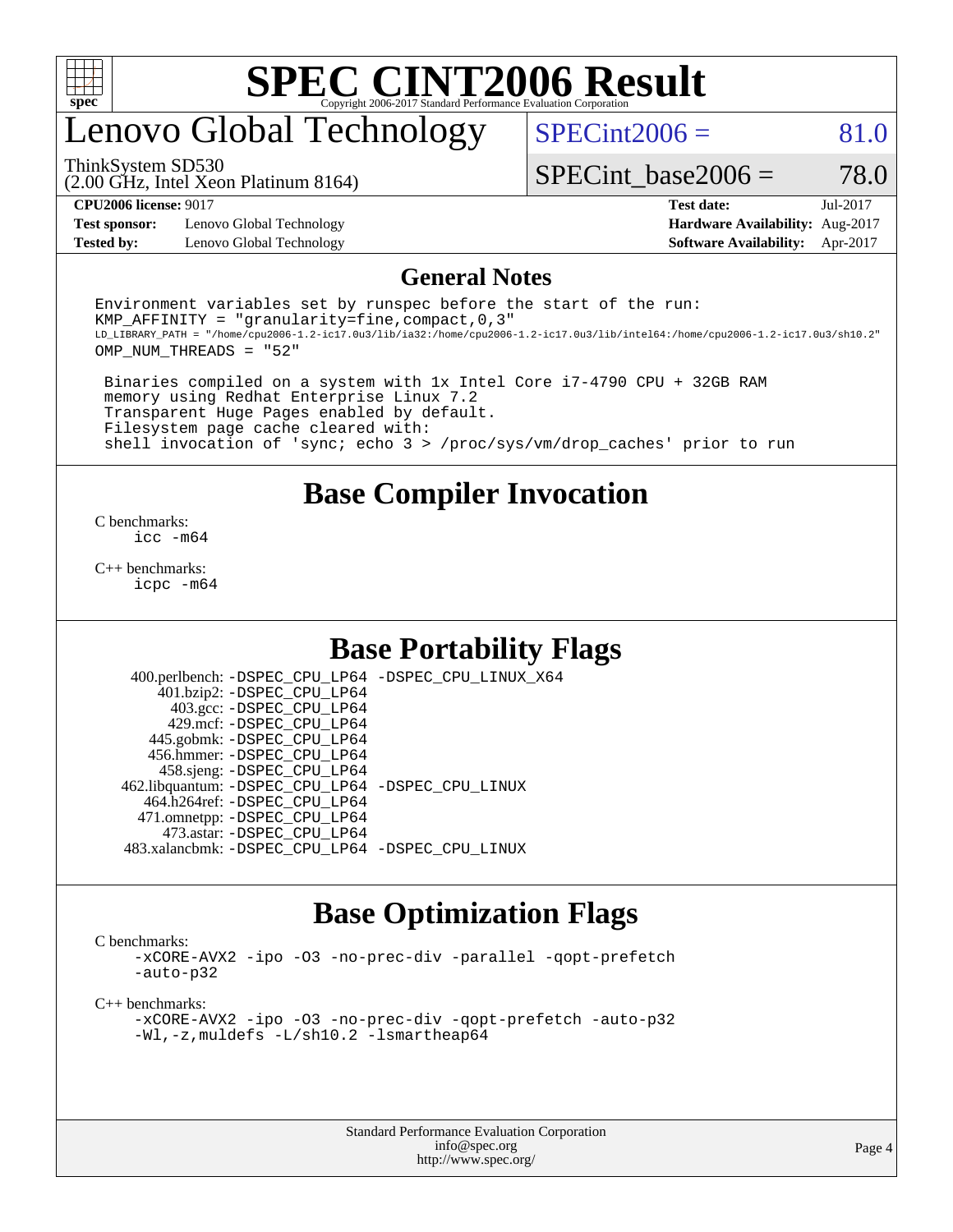

# enovo Global Technology

ThinkSystem SD530

 $SPECint2006 = 81.0$  $SPECint2006 = 81.0$ 

(2.00 GHz, Intel Xeon Platinum 8164)

SPECint base2006 =  $78.0$ 

**[Test sponsor:](http://www.spec.org/auto/cpu2006/Docs/result-fields.html#Testsponsor)** Lenovo Global Technology **[Hardware Availability:](http://www.spec.org/auto/cpu2006/Docs/result-fields.html#HardwareAvailability)** Aug-2017 **[Tested by:](http://www.spec.org/auto/cpu2006/Docs/result-fields.html#Testedby)** Lenovo Global Technology **[Software Availability:](http://www.spec.org/auto/cpu2006/Docs/result-fields.html#SoftwareAvailability)** Apr-2017

**[CPU2006 license:](http://www.spec.org/auto/cpu2006/Docs/result-fields.html#CPU2006license)** 9017 **[Test date:](http://www.spec.org/auto/cpu2006/Docs/result-fields.html#Testdate)** Jul-2017

#### **[Base Other Flags](http://www.spec.org/auto/cpu2006/Docs/result-fields.html#BaseOtherFlags)**

[C benchmarks](http://www.spec.org/auto/cpu2006/Docs/result-fields.html#Cbenchmarks):

403.gcc: [-Dalloca=\\_alloca](http://www.spec.org/cpu2006/results/res2017q4/cpu2006-20170918-49689.flags.html#b403.gcc_baseEXTRA_CFLAGS_Dalloca_be3056838c12de2578596ca5467af7f3)

### **[Peak Compiler Invocation](http://www.spec.org/auto/cpu2006/Docs/result-fields.html#PeakCompilerInvocation)**

[C benchmarks \(except as noted below\)](http://www.spec.org/auto/cpu2006/Docs/result-fields.html#Cbenchmarksexceptasnotedbelow):

[icc -m64](http://www.spec.org/cpu2006/results/res2017q4/cpu2006-20170918-49689.flags.html#user_CCpeak_intel_icc_64bit_bda6cc9af1fdbb0edc3795bac97ada53)

400.perlbench: [icc -m32 -L/opt/intel/compilers\\_and\\_libraries\\_2017/linux/lib/ia32](http://www.spec.org/cpu2006/results/res2017q4/cpu2006-20170918-49689.flags.html#user_peakCCLD400_perlbench_intel_icc_c29f3ff5a7ed067b11e4ec10a03f03ae)

445.gobmk: [icc -m32 -L/opt/intel/compilers\\_and\\_libraries\\_2017/linux/lib/ia32](http://www.spec.org/cpu2006/results/res2017q4/cpu2006-20170918-49689.flags.html#user_peakCCLD445_gobmk_intel_icc_c29f3ff5a7ed067b11e4ec10a03f03ae)

[C++ benchmarks \(except as noted below\):](http://www.spec.org/auto/cpu2006/Docs/result-fields.html#CXXbenchmarksexceptasnotedbelow)

[icc -m32 -L/opt/intel/compilers\\_and\\_libraries\\_2017/linux/lib/ia32](http://www.spec.org/cpu2006/results/res2017q4/cpu2006-20170918-49689.flags.html#user_CXXpeak_intel_icc_c29f3ff5a7ed067b11e4ec10a03f03ae)

473.astar: [icpc -m64](http://www.spec.org/cpu2006/results/res2017q4/cpu2006-20170918-49689.flags.html#user_peakCXXLD473_astar_intel_icpc_64bit_fc66a5337ce925472a5c54ad6a0de310)

#### **[Peak Portability Flags](http://www.spec.org/auto/cpu2006/Docs/result-fields.html#PeakPortabilityFlags)**

 400.perlbench: [-D\\_FILE\\_OFFSET\\_BITS=64](http://www.spec.org/cpu2006/results/res2017q4/cpu2006-20170918-49689.flags.html#user_peakPORTABILITY400_perlbench_file_offset_bits_64_438cf9856305ebd76870a2c6dc2689ab) [-DSPEC\\_CPU\\_LINUX\\_IA32](http://www.spec.org/cpu2006/results/res2017q4/cpu2006-20170918-49689.flags.html#b400.perlbench_peakCPORTABILITY_DSPEC_CPU_LINUX_IA32) 401.bzip2: [-DSPEC\\_CPU\\_LP64](http://www.spec.org/cpu2006/results/res2017q4/cpu2006-20170918-49689.flags.html#suite_peakPORTABILITY401_bzip2_DSPEC_CPU_LP64) 403.gcc: [-DSPEC\\_CPU\\_LP64](http://www.spec.org/cpu2006/results/res2017q4/cpu2006-20170918-49689.flags.html#suite_peakPORTABILITY403_gcc_DSPEC_CPU_LP64) 429.mcf: [-DSPEC\\_CPU\\_LP64](http://www.spec.org/cpu2006/results/res2017q4/cpu2006-20170918-49689.flags.html#suite_peakPORTABILITY429_mcf_DSPEC_CPU_LP64) 445.gobmk: [-D\\_FILE\\_OFFSET\\_BITS=64](http://www.spec.org/cpu2006/results/res2017q4/cpu2006-20170918-49689.flags.html#user_peakPORTABILITY445_gobmk_file_offset_bits_64_438cf9856305ebd76870a2c6dc2689ab) 456.hmmer: [-DSPEC\\_CPU\\_LP64](http://www.spec.org/cpu2006/results/res2017q4/cpu2006-20170918-49689.flags.html#suite_peakPORTABILITY456_hmmer_DSPEC_CPU_LP64) 458.sjeng: [-DSPEC\\_CPU\\_LP64](http://www.spec.org/cpu2006/results/res2017q4/cpu2006-20170918-49689.flags.html#suite_peakPORTABILITY458_sjeng_DSPEC_CPU_LP64) 462.libquantum: [-DSPEC\\_CPU\\_LP64](http://www.spec.org/cpu2006/results/res2017q4/cpu2006-20170918-49689.flags.html#suite_peakPORTABILITY462_libquantum_DSPEC_CPU_LP64) [-DSPEC\\_CPU\\_LINUX](http://www.spec.org/cpu2006/results/res2017q4/cpu2006-20170918-49689.flags.html#b462.libquantum_peakCPORTABILITY_DSPEC_CPU_LINUX) 464.h264ref: [-DSPEC\\_CPU\\_LP64](http://www.spec.org/cpu2006/results/res2017q4/cpu2006-20170918-49689.flags.html#suite_peakPORTABILITY464_h264ref_DSPEC_CPU_LP64) 471.omnetpp: [-D\\_FILE\\_OFFSET\\_BITS=64](http://www.spec.org/cpu2006/results/res2017q4/cpu2006-20170918-49689.flags.html#user_peakPORTABILITY471_omnetpp_file_offset_bits_64_438cf9856305ebd76870a2c6dc2689ab) 473.astar: [-DSPEC\\_CPU\\_LP64](http://www.spec.org/cpu2006/results/res2017q4/cpu2006-20170918-49689.flags.html#suite_peakPORTABILITY473_astar_DSPEC_CPU_LP64) 483.xalancbmk: [-D\\_FILE\\_OFFSET\\_BITS=64](http://www.spec.org/cpu2006/results/res2017q4/cpu2006-20170918-49689.flags.html#user_peakPORTABILITY483_xalancbmk_file_offset_bits_64_438cf9856305ebd76870a2c6dc2689ab) [-DSPEC\\_CPU\\_LINUX](http://www.spec.org/cpu2006/results/res2017q4/cpu2006-20170918-49689.flags.html#b483.xalancbmk_peakCXXPORTABILITY_DSPEC_CPU_LINUX)

#### **[Peak Optimization Flags](http://www.spec.org/auto/cpu2006/Docs/result-fields.html#PeakOptimizationFlags)**

[C benchmarks](http://www.spec.org/auto/cpu2006/Docs/result-fields.html#Cbenchmarks):

 400.perlbench: [-prof-gen](http://www.spec.org/cpu2006/results/res2017q4/cpu2006-20170918-49689.flags.html#user_peakPASS1_CFLAGSPASS1_LDCFLAGS400_perlbench_prof_gen_e43856698f6ca7b7e442dfd80e94a8fc)(pass 1) [-prof-use](http://www.spec.org/cpu2006/results/res2017q4/cpu2006-20170918-49689.flags.html#user_peakPASS2_CFLAGSPASS2_LDCFLAGS400_perlbench_prof_use_bccf7792157ff70d64e32fe3e1250b55)(pass 2) [-xCORE-AVX2](http://www.spec.org/cpu2006/results/res2017q4/cpu2006-20170918-49689.flags.html#user_peakPASS2_CFLAGSPASS2_LDCFLAGS400_perlbench_f-xCORE-AVX2)(pass 2) [-par-num-threads=1](http://www.spec.org/cpu2006/results/res2017q4/cpu2006-20170918-49689.flags.html#user_peakPASS1_CFLAGSPASS1_LDCFLAGS400_perlbench_par_num_threads_786a6ff141b4e9e90432e998842df6c2)(pass 1) [-ipo](http://www.spec.org/cpu2006/results/res2017q4/cpu2006-20170918-49689.flags.html#user_peakPASS2_CFLAGSPASS2_LDCFLAGS400_perlbench_f-ipo)(pass 2) [-O3](http://www.spec.org/cpu2006/results/res2017q4/cpu2006-20170918-49689.flags.html#user_peakPASS2_CFLAGSPASS2_LDCFLAGS400_perlbench_f-O3)(pass 2) [-no-prec-div](http://www.spec.org/cpu2006/results/res2017q4/cpu2006-20170918-49689.flags.html#user_peakPASS2_CFLAGSPASS2_LDCFLAGS400_perlbench_f-no-prec-div)(pass 2) [-qopt-prefetch](http://www.spec.org/cpu2006/results/res2017q4/cpu2006-20170918-49689.flags.html#user_peakCOPTIMIZE400_perlbench_f-qopt-prefetch)

 401.bzip2: [-prof-gen](http://www.spec.org/cpu2006/results/res2017q4/cpu2006-20170918-49689.flags.html#user_peakPASS1_CFLAGSPASS1_LDCFLAGS401_bzip2_prof_gen_e43856698f6ca7b7e442dfd80e94a8fc)(pass 1) [-prof-use](http://www.spec.org/cpu2006/results/res2017q4/cpu2006-20170918-49689.flags.html#user_peakPASS2_CFLAGSPASS2_LDCFLAGS401_bzip2_prof_use_bccf7792157ff70d64e32fe3e1250b55)(pass 2) [-xCORE-AVX2](http://www.spec.org/cpu2006/results/res2017q4/cpu2006-20170918-49689.flags.html#user_peakPASS2_CFLAGSPASS2_LDCFLAGS401_bzip2_f-xCORE-AVX2)(pass 2)  $-par-num-threads=1(pass 1) -ipo(pass 2) -O3(pass 2)$  $-par-num-threads=1(pass 1) -ipo(pass 2) -O3(pass 2)$  $-par-num-threads=1(pass 1) -ipo(pass 2) -O3(pass 2)$  $-par-num-threads=1(pass 1) -ipo(pass 2) -O3(pass 2)$  $-par-num-threads=1(pass 1) -ipo(pass 2) -O3(pass 2)$  $-par-num-threads=1(pass 1) -ipo(pass 2) -O3(pass 2)$ [-no-prec-div](http://www.spec.org/cpu2006/results/res2017q4/cpu2006-20170918-49689.flags.html#user_peakCOPTIMIZEPASS2_CFLAGSPASS2_LDCFLAGS401_bzip2_f-no-prec-div) [-auto-ilp32](http://www.spec.org/cpu2006/results/res2017q4/cpu2006-20170918-49689.flags.html#user_peakCOPTIMIZE401_bzip2_f-auto-ilp32) [-qopt-prefetch](http://www.spec.org/cpu2006/results/res2017q4/cpu2006-20170918-49689.flags.html#user_peakCOPTIMIZE401_bzip2_f-qopt-prefetch)

Continued on next page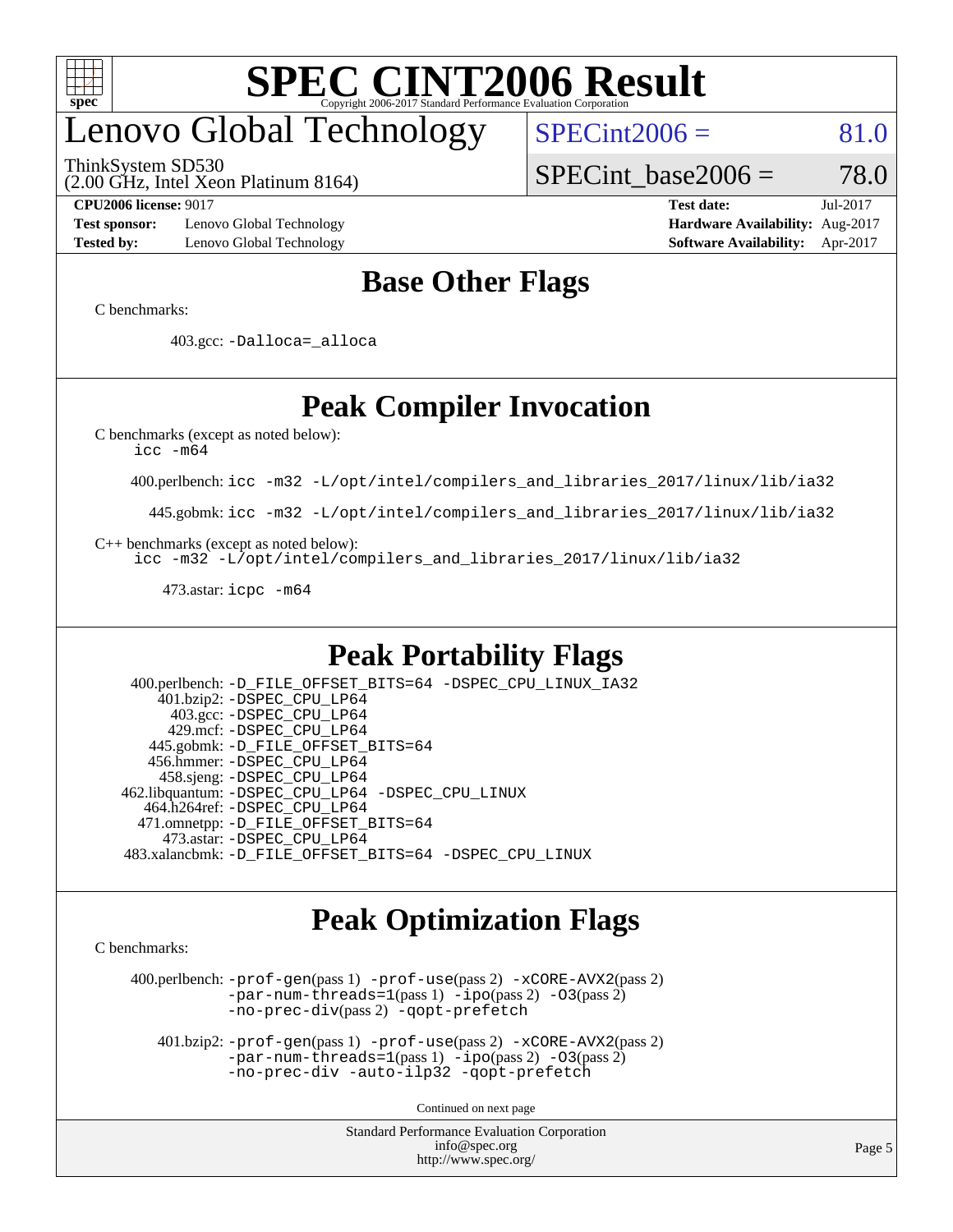

# enovo Global Technology

ThinkSystem SD530

 $SPECint2006 = 81.0$  $SPECint2006 = 81.0$ 

(2.00 GHz, Intel Xeon Platinum 8164)

 $SPECTnt\_base2006 = 78.0$ 

**[Test sponsor:](http://www.spec.org/auto/cpu2006/Docs/result-fields.html#Testsponsor)** Lenovo Global Technology **[Hardware Availability:](http://www.spec.org/auto/cpu2006/Docs/result-fields.html#HardwareAvailability)** Aug-2017 **[Tested by:](http://www.spec.org/auto/cpu2006/Docs/result-fields.html#Testedby)** Lenovo Global Technology **[Software Availability:](http://www.spec.org/auto/cpu2006/Docs/result-fields.html#SoftwareAvailability)** Apr-2017

**[CPU2006 license:](http://www.spec.org/auto/cpu2006/Docs/result-fields.html#CPU2006license)** 9017 **[Test date:](http://www.spec.org/auto/cpu2006/Docs/result-fields.html#Testdate)** Jul-2017

### **[Peak Optimization Flags \(Continued\)](http://www.spec.org/auto/cpu2006/Docs/result-fields.html#PeakOptimizationFlags)**

|                                        | $403.\text{sec}: -x \text{CORE-AVX2}$ -ipo -03 -no-prec-div -inline-calloc<br>-gopt-malloc-options=3 -auto-ilp32                                                                                                              |
|----------------------------------------|-------------------------------------------------------------------------------------------------------------------------------------------------------------------------------------------------------------------------------|
|                                        | 429.mcf: -xCORE-AVX2 -ipo -03 -no-prec-div -parallel<br>-gopt-prefetch -auto-p32                                                                                                                                              |
|                                        | 445.gobmk: -prof-gen(pass 1) -prof-use(pass 2) -xCORE-AVX2(pass 2)<br>$-par-num-threads=1(pass 1) -ipo(pass 2) -03(pass 2)$<br>$-no\text{-}prec\text{-div}(pass 2)$                                                           |
| $456.$ hmmer: basepeak = yes           |                                                                                                                                                                                                                               |
|                                        | 458.sjeng: -prof-gen(pass 1) -prof-use(pass 2) -xCORE-AVX2(pass 2)<br>$-par-num-threads=1(pass 1) -ipo(pass 2) -03(pass 2)$<br>-no-prec-div(pass 2) -unroll4                                                                  |
| $462$ .libquantum: basepeak = yes      |                                                                                                                                                                                                                               |
| $464.h264 \text{ref}$ : basepeak = yes |                                                                                                                                                                                                                               |
| $C_{++}$ benchmarks:                   |                                                                                                                                                                                                                               |
|                                        | 471.omnetpp: -prof-gen(pass 1) -prof-use(pass 2) -xCORE-AVX2(pass 2)<br>$-par-num-threads=1(pass 1) -ipo(pass 2) -03(pass 2)$<br>-no-prec-div(pass 2) -qopt-ra-region-strategy=block<br>-Wl,-z, muldefs -L/sh10.2 -lsmartheap |
|                                        | 473.astar: -xCORE-AVX2 -ipo -03 -no-prec-div -qopt-prefetch<br>$-$ auto-p32 -Wl,-z, muldefs -L/sh10.2 -lsmartheap64                                                                                                           |
|                                        | 483.xalancbmk: -xCORE-AVX2 -ipo -03 -no-prec-div -qopt-prefetch<br>$-Wl$ , $-z$ , muldefs $-L/\nabla L$ , 2 $-l$ smartheap                                                                                                    |

### **[Peak Other Flags](http://www.spec.org/auto/cpu2006/Docs/result-fields.html#PeakOtherFlags)**

[C benchmarks](http://www.spec.org/auto/cpu2006/Docs/result-fields.html#Cbenchmarks):

403.gcc: [-Dalloca=\\_alloca](http://www.spec.org/cpu2006/results/res2017q4/cpu2006-20170918-49689.flags.html#b403.gcc_peakEXTRA_CFLAGS_Dalloca_be3056838c12de2578596ca5467af7f3)

The flags files that were used to format this result can be browsed at <http://www.spec.org/cpu2006/flags/Intel-ic17.0-official-linux64-revF.html> <http://www.spec.org/cpu2006/flags/Lenovo-Platform-Flags-V1.2-SKL-C.20171004.html>

You can also download the XML flags sources by saving the following links:

<http://www.spec.org/cpu2006/flags/Intel-ic17.0-official-linux64-revF.xml> <http://www.spec.org/cpu2006/flags/Lenovo-Platform-Flags-V1.2-SKL-C.20171004.xml>